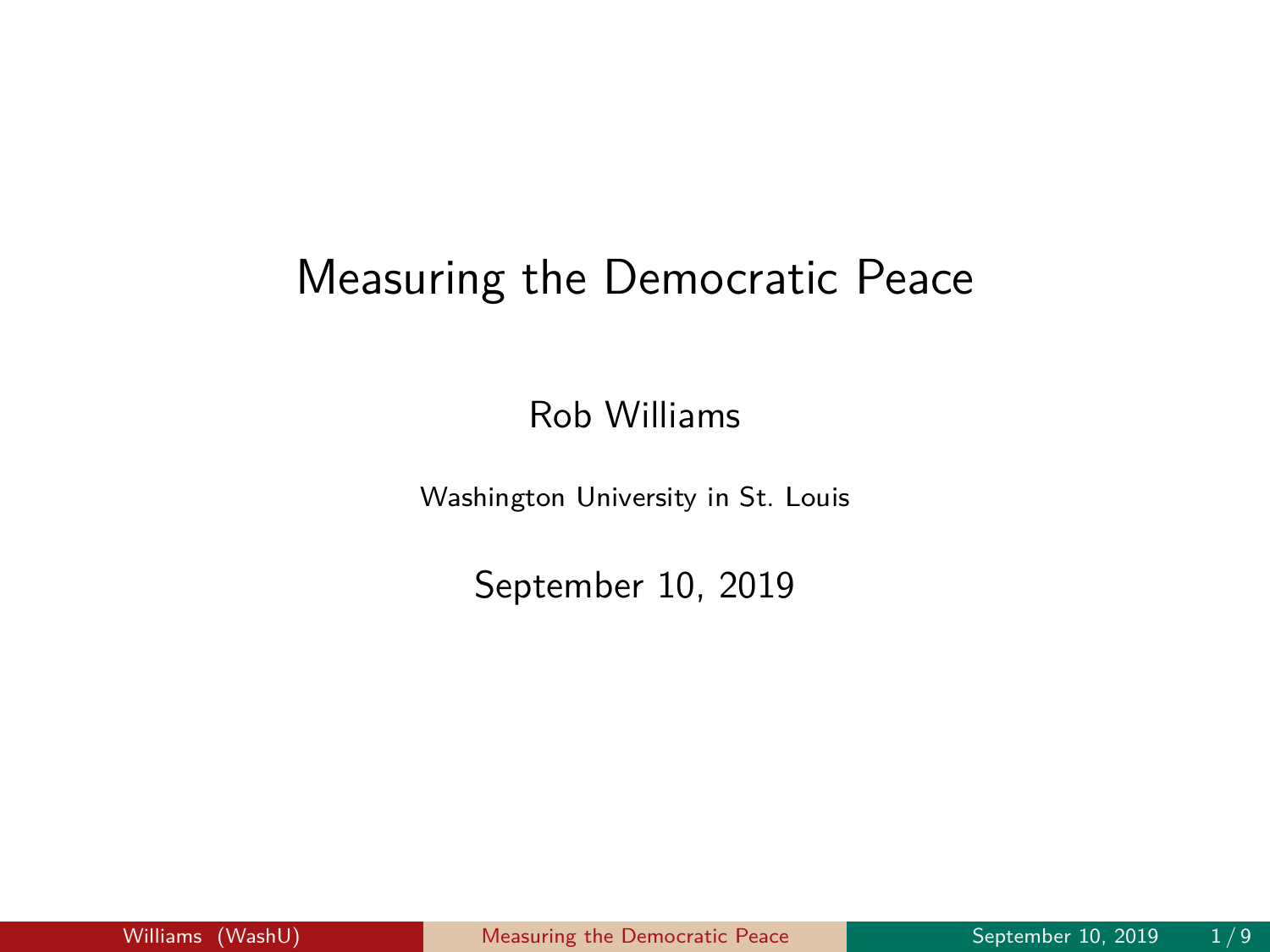War

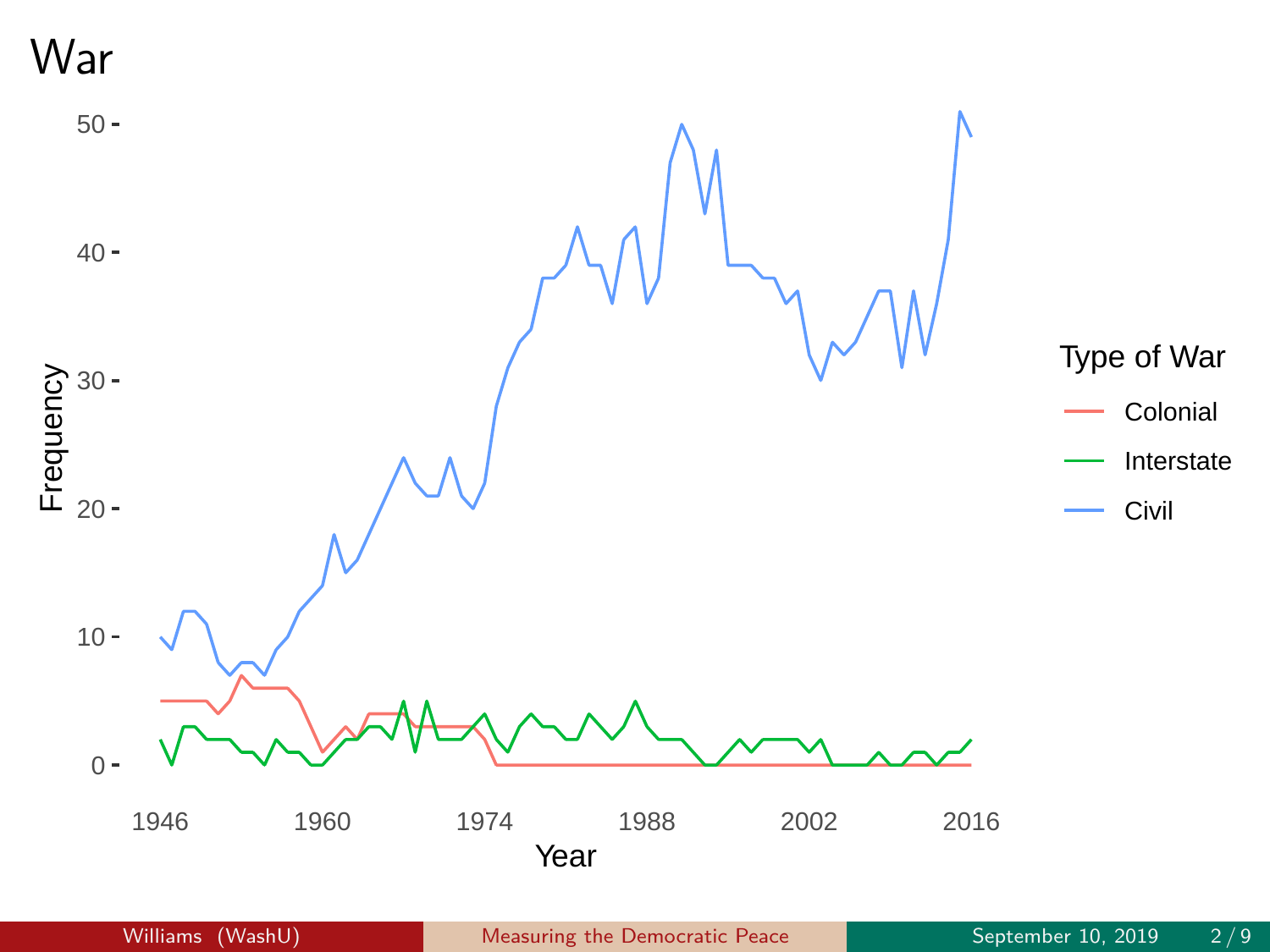## Democracy Through the Years

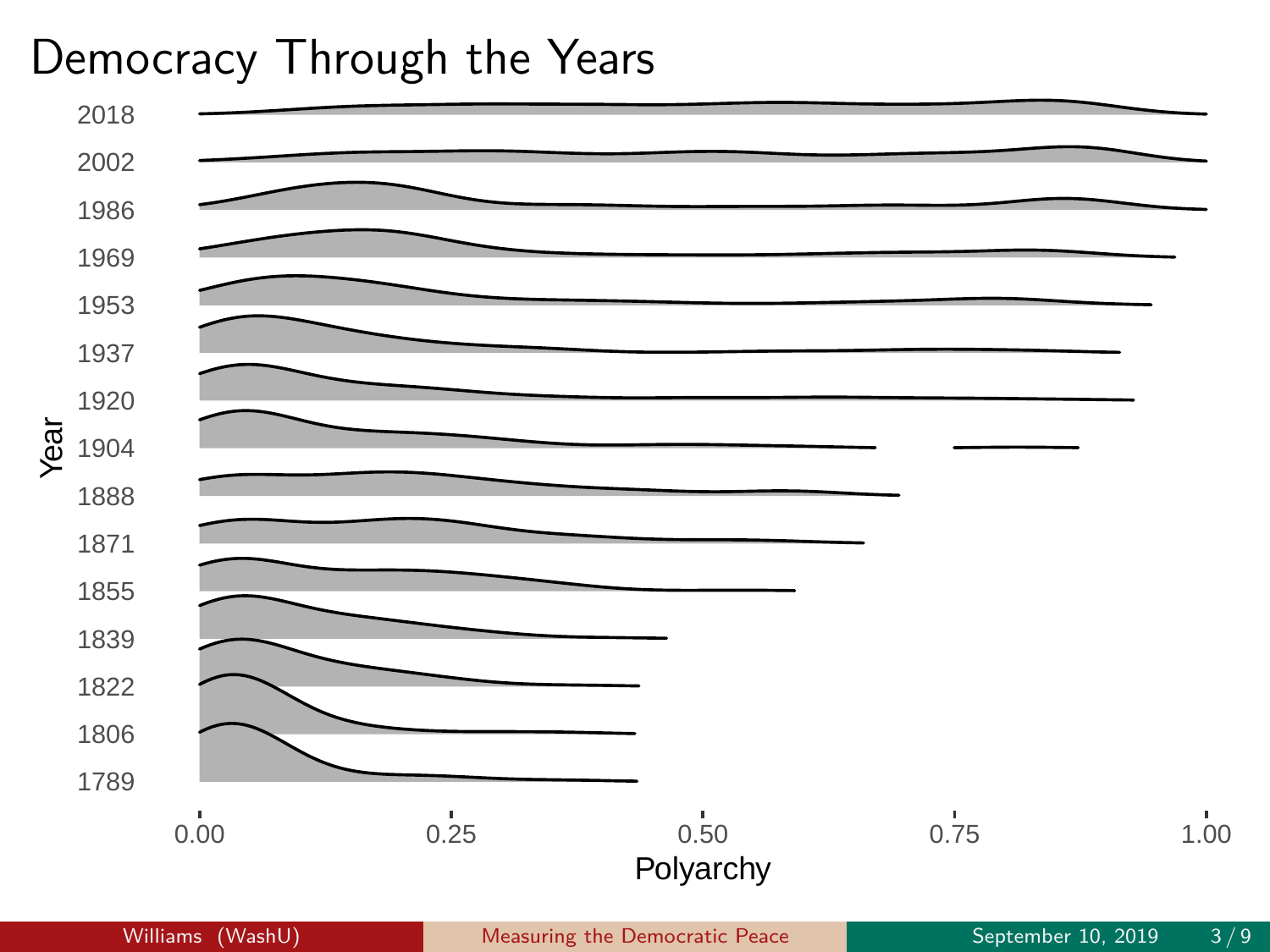## Or is it?

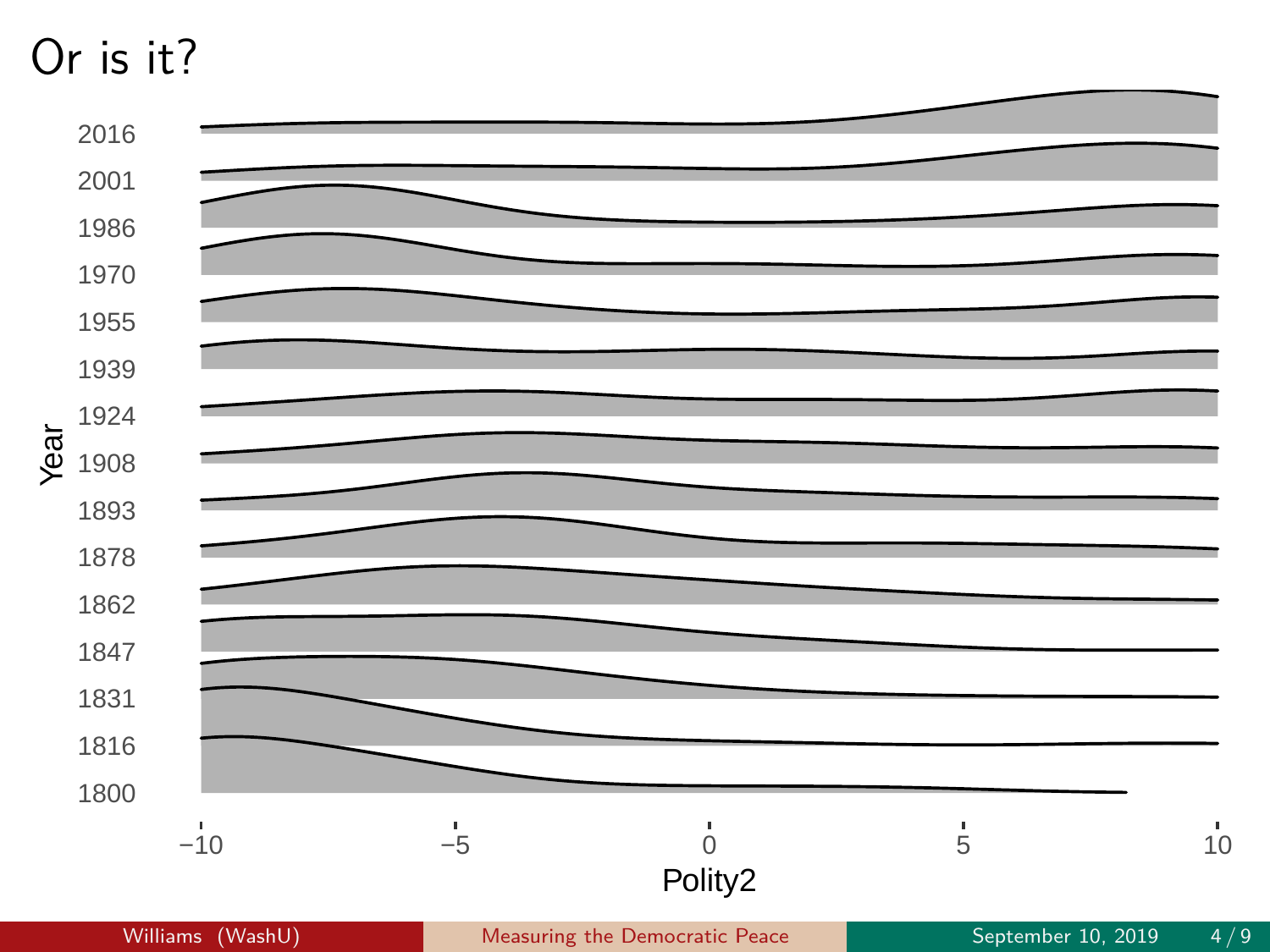V-DEM Polyarchy

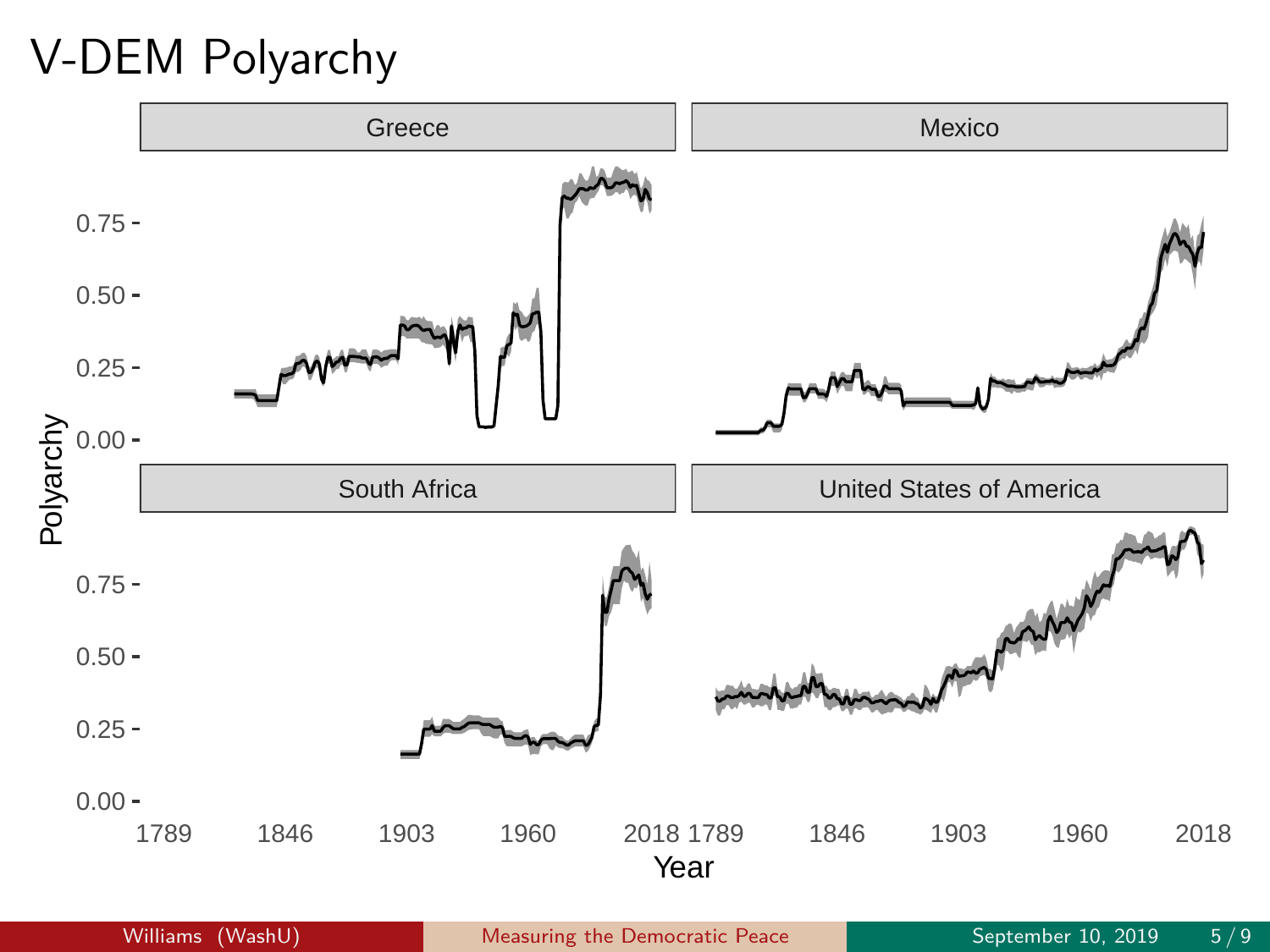Polity Scores

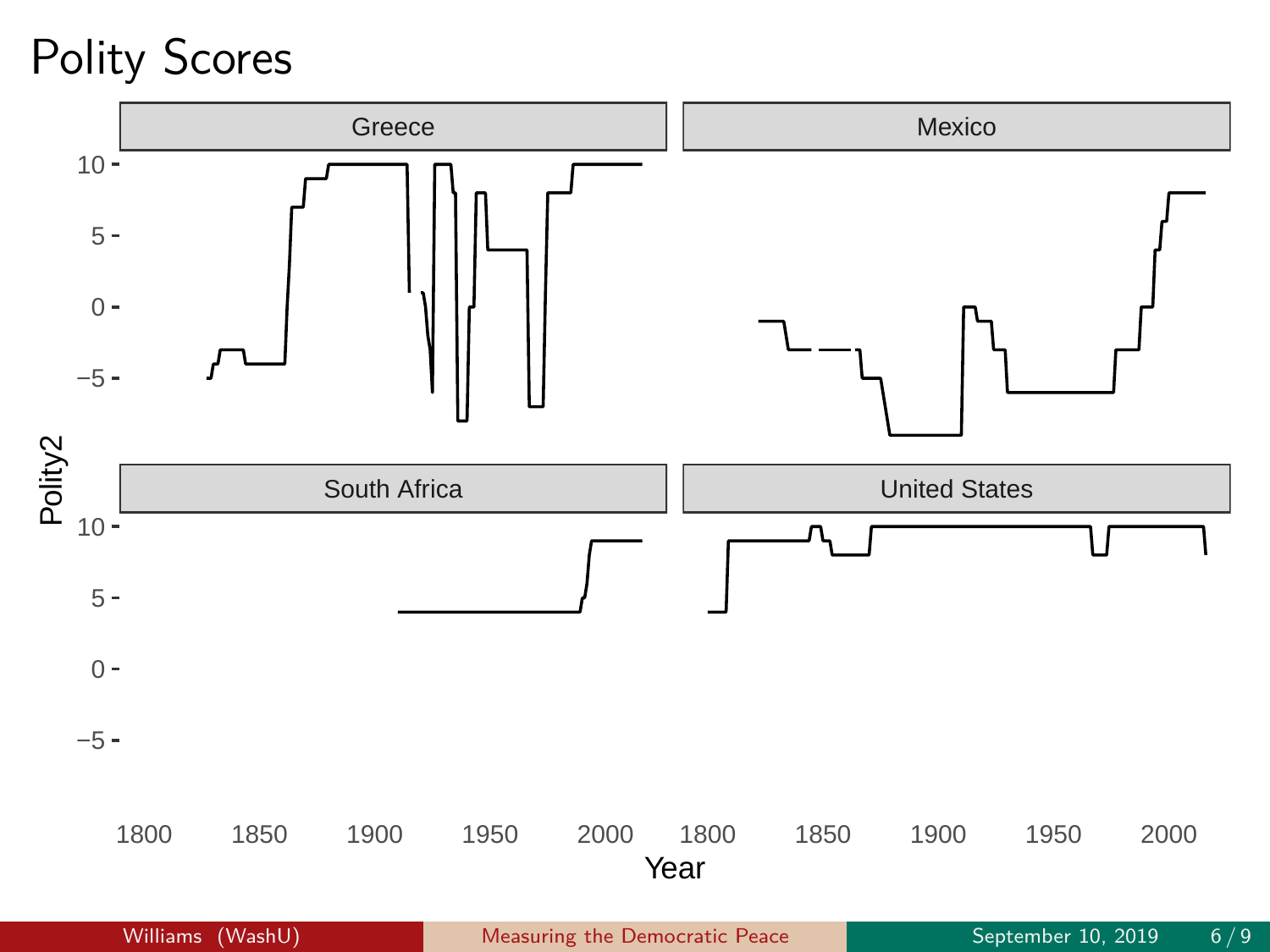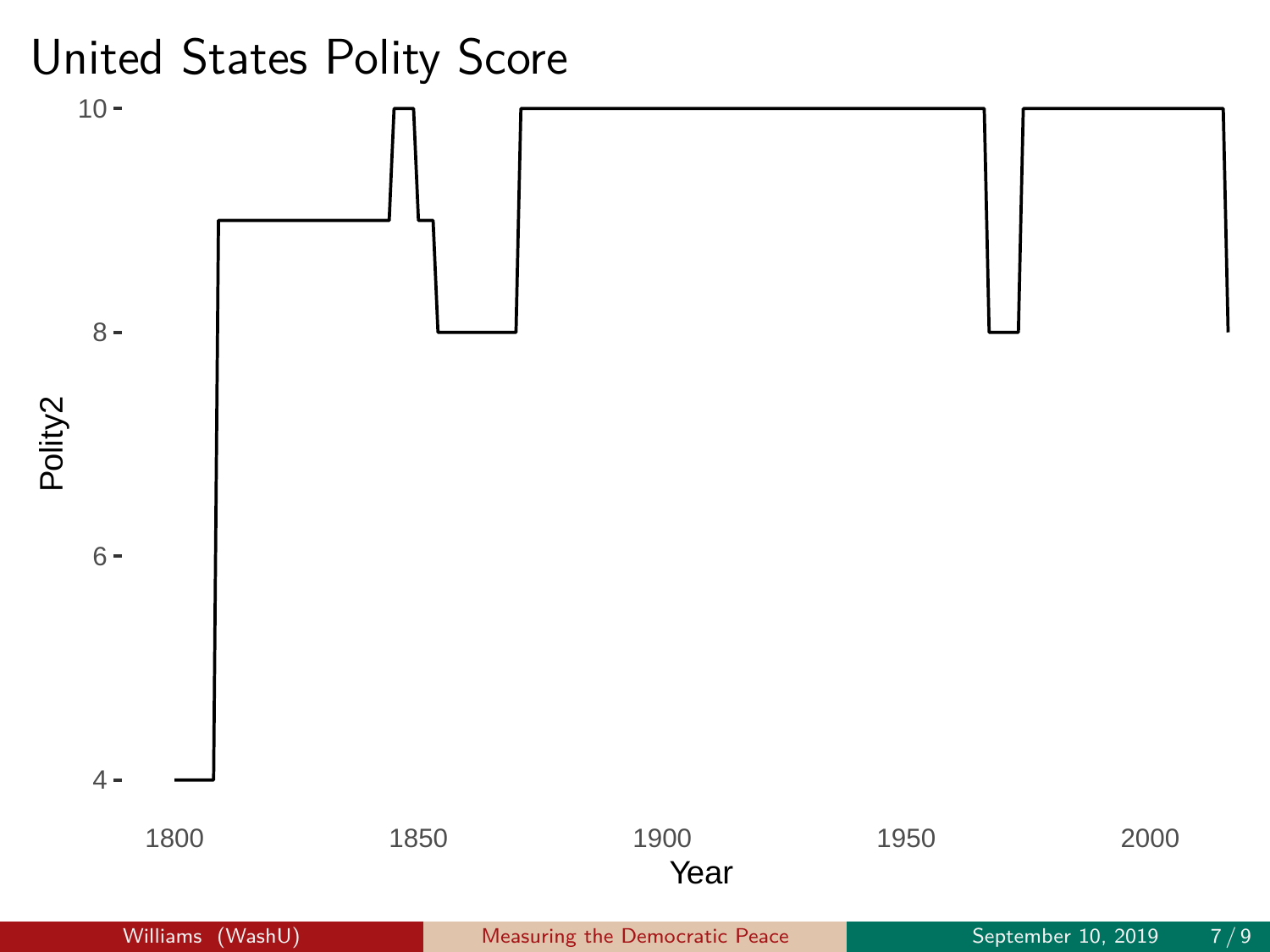